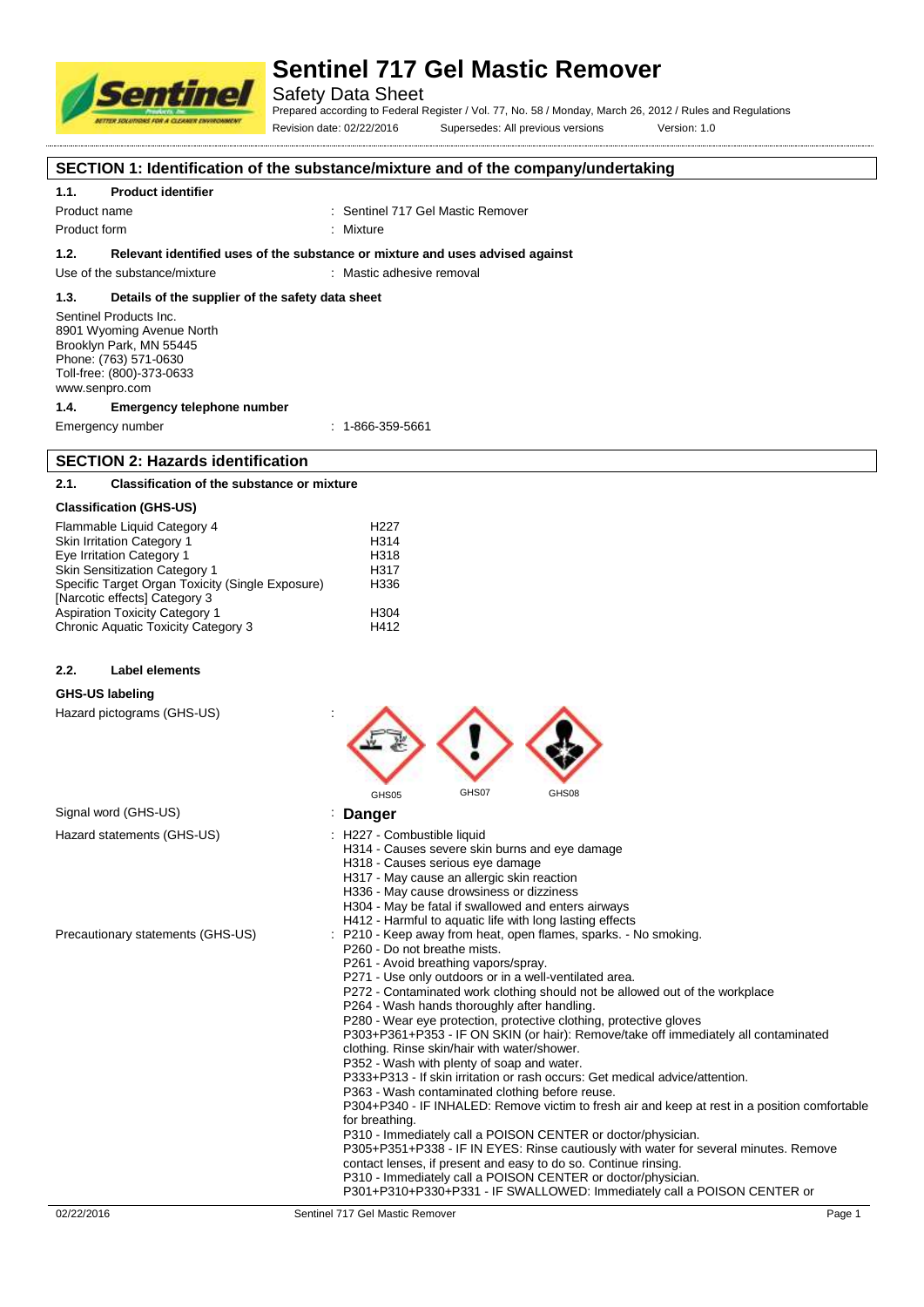Safety Data Sheet

Prepared according to Federal Register / Vol. 77, No. 58 / Monday, March 26, 2012 / Rules and Regulations

doctor/physician. Rinse mouth. Do NOT induce vomiting.

P273 - Avoid release to the environment.

P370+P378 - In case of fire: Use dry chemical, foam, CO2 for extinction.

P403+P233+P235 - Store in a well-ventilated place. Keep container tightly closed. Keep cool.

P405 - Store locked up

P501 - Dispose of contents/container to licensed waste handling facility.

## **2.3. Other hazards**

No additional information available

**2.4. Unknown acute toxicity (GHS-US)**

No data available

## **SECTION 3: Composition/information on ingredients**

#### **3.1. Substance**

Not applicable

#### **3.2. Mixture**

| <b>Product identifier</b> | %            |
|---------------------------|--------------|
| (CAS No) 64742-47-8       | Proprietary* |
| (CAS No) 64742-94-5       | Proprietary* |
| (CAS No) 112-34-5         | Proprietary* |
| (CAS No) 141-43-5         | Proprietary* |
| (CAS No) Proprietary*     | Proprietary* |
| (CAS No) Mixture          | Proprietary* |
|                           |              |

The exact product identification and/or percentage of composition has been withheld as a trade secret

## **SECTION 4: First aid measures**

| 4.1. | Description of first aid measures                           |                                                                                                                                                                                                                                                                                                                                                                                       |
|------|-------------------------------------------------------------|---------------------------------------------------------------------------------------------------------------------------------------------------------------------------------------------------------------------------------------------------------------------------------------------------------------------------------------------------------------------------------------|
|      | First-aid measures general                                  | : Never give anything by mouth to an unconscious person. If you feel unwell, seek medical advice<br>(show the label where possible).                                                                                                                                                                                                                                                  |
|      | First-aid measures after inhalation                         | : IF INHALED: If breathing difficulties, dizziness, or light headedness occur when working in areas<br>with high vapor concentation, remove to fresh air and keep at rest in a position comfortable for<br>breathing. Call a POISON CENTER or doctor/physician. If breathing stops, begin artificial<br>respiration and seek immediate medical attention.                             |
|      | First-aid measures after skin contact                       | : IF ON SKIN: Remove contaminated clothing. Immediately rinse with plenty of mild soap and<br>water (for at least 15 minutes). If skin irritation occurs, get medical advice/attention.                                                                                                                                                                                               |
|      | First-aid measures after eye contact                        | : IF IN EYES: Rinse immediately and thoroughly, pulling the eyelids well away from the eye (15<br>minutes minimum). Remove contact lenses, if present and easy to do so. Continue rinsing. If eye<br>irritation occurs, get medical advice/attention.                                                                                                                                 |
|      | First-aid measures after ingestion                          | : IF SWALLOWED: Immediately call a POISON CENTER or doctor/physician. Do NOT induce<br>vomiting. Obtain emergency medical attention.                                                                                                                                                                                                                                                  |
| 4.2. | Most important symptoms and effects, both acute and delayed |                                                                                                                                                                                                                                                                                                                                                                                       |
|      | Symptoms/injuries                                           | : May be fatal if swallowed and enters airways.                                                                                                                                                                                                                                                                                                                                       |
|      | Symptoms/injuries after inhalation                          | : Inhalation of excessive concentration of vapors or mists may cause irritation of the nose and<br>throat and signs of nervous system depression (e.g. drowsiness, dizziness, loss of coordination<br>and fatigue). Persons with impaired lung function or asthma-like conditions may experience<br>additional breathing difficulties due to the irritant properties of the material. |
|      | Symptoms/injuries after skin contact                        | Contact may cause irritation. Prolonged or repeated exposure to this material may cause<br>redness, burning, drying or cracking of the skin or dermatitis. Persons with pre-existing skin<br>disorders may be more susceptible to the effects of this material.                                                                                                                       |
|      | Symptoms/injuries after eye contact                         | Direct contact with the eyes is likely to be irritating. May cause burning, tearing or redness.                                                                                                                                                                                                                                                                                       |
|      | Symptoms/injuries after ingestion                           | This material causes irritation of the stomach and intestines and signs of nervous system<br>depression. Acute exposure may result in narcosis, pulmonary edema and severe kidney and<br>liver damage.                                                                                                                                                                                |
|      | Chronic symptoms                                            | : No data available.                                                                                                                                                                                                                                                                                                                                                                  |
| 4.3. |                                                             | Indication of any immediate medical attention and special treatment needed                                                                                                                                                                                                                                                                                                            |

No additional information available

|                         | <b>SECTION 5: Firefighting measures</b>               |                                                                                                                      |     |
|-------------------------|-------------------------------------------------------|----------------------------------------------------------------------------------------------------------------------|-----|
| 5.1.                    | <b>Extinguishing media</b>                            |                                                                                                                      |     |
|                         | Suitable extinguishing media                          | : Dry chemical. Carbon dioxide. Foam.                                                                                |     |
| 5.2.                    | Special hazards arising from the substance or mixture |                                                                                                                      |     |
| Fire hazard             |                                                       | : This material is an NFPA IIIA combustible liquid.                                                                  |     |
| <b>Explosion hazard</b> |                                                       | : Heat may build pressure, rupturing closed containers, spreading fire and increasing risk of burns<br>and injuries. |     |
| Reactivity              |                                                       | : No dangerous reactions known under normal conditions of use.                                                       |     |
| 02/22/2016              |                                                       | Sentinel 717 Gel Mastic Remover                                                                                      | 2/8 |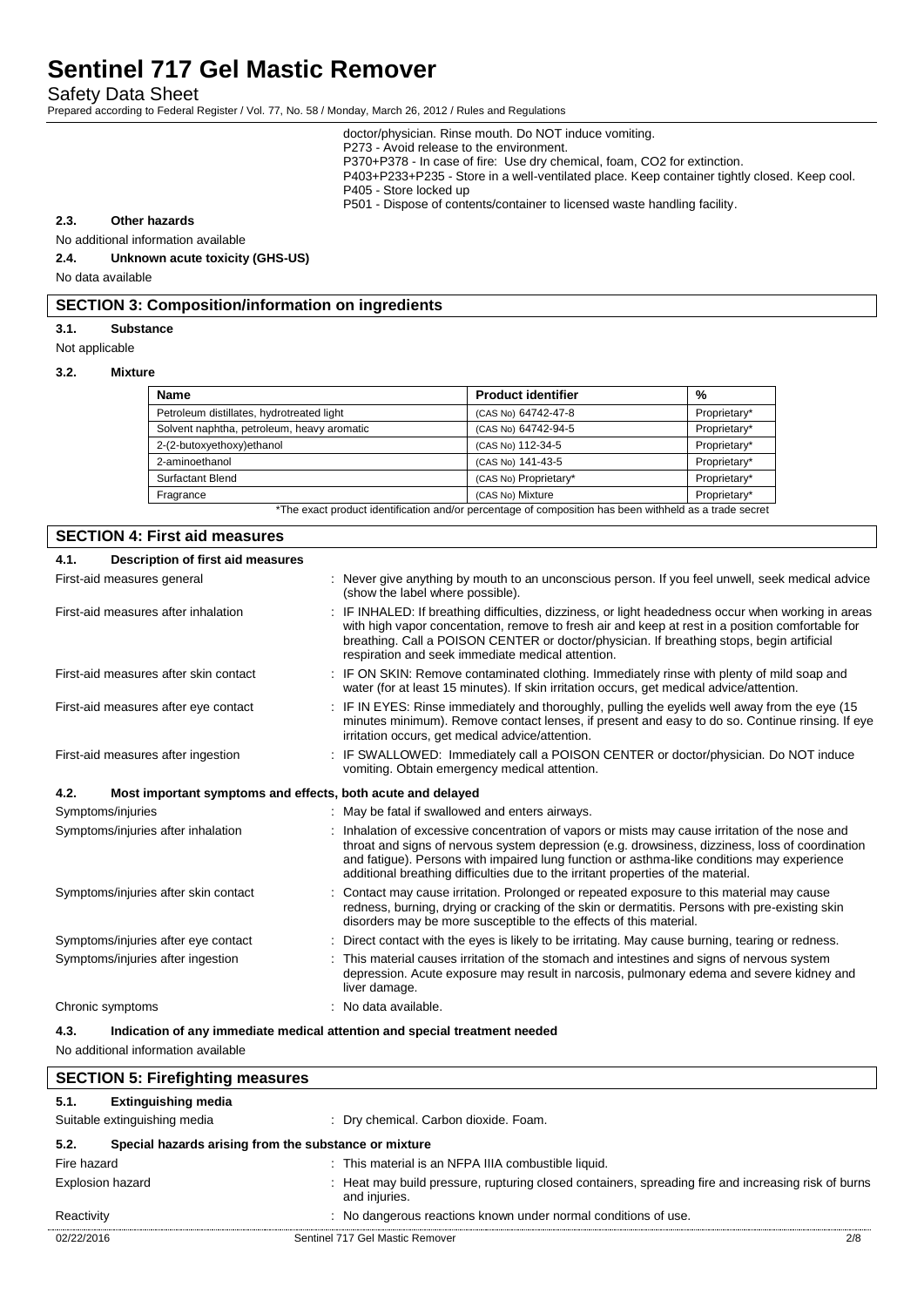Safety Data Sheet

Prepared according to Federal Register / Vol. 77, No. 58 / Monday, March 26, 2012 / Rules and Regulations

| 5.3. | <b>Advice for firefighters</b> |                                                                                                                                                                         |
|------|--------------------------------|-------------------------------------------------------------------------------------------------------------------------------------------------------------------------|
|      | Firefighting instructions      | : Use water spray or fog for cooling exposed containers. Exercise caution when fighting any<br>chemical fire. Do not dispose of fire-fighting water in the environment. |
|      | Protection during firefighting | : Do not enter fire area without proper protective equipment, including respiratory protection. The<br>use of SCBA is recommended for fire fighters.                    |

## **SECTION 6: Accidental release measures**

| 6.1.            | Personal precautions, protective equipment and emergency procedures |                                                                                                                                                                                                                                                                            |
|-----------------|---------------------------------------------------------------------|----------------------------------------------------------------------------------------------------------------------------------------------------------------------------------------------------------------------------------------------------------------------------|
|                 | General measures                                                    | : Evacuate area. Keep upwind. Ventilate area. Keep all sources of ignition and hot metal surfaces<br>away from spill. Spill should be handled by trained clean-up crews properly equipped with<br>respiratory equipment and full chemical protective gear (see Section 8). |
| 6.1.1.          | For non-emergency personnel                                         |                                                                                                                                                                                                                                                                            |
|                 | Protective equipment                                                | : Wear Protective equipment as described in Section 8.                                                                                                                                                                                                                     |
|                 | Emergency procedures                                                | Evacuate unnecessary personnel.                                                                                                                                                                                                                                            |
| 6.1.2.          | For emergency responders                                            |                                                                                                                                                                                                                                                                            |
|                 | Protective equipment                                                | : Wear suitable protective clothing, gloves and eye or face protection. Approved supplied-air<br>respirator, in case of emergency.                                                                                                                                         |
| 6.2.            | <b>Environmental precautions</b>                                    |                                                                                                                                                                                                                                                                            |
|                 |                                                                     | Prevent entry to sewers and public waters. Notify authorities if liquid enters sewers or public waters. Avoid release to the environment.                                                                                                                                  |
| 6.3.            | Methods and material for containment and cleaning up                |                                                                                                                                                                                                                                                                            |
| For containment |                                                                     | : Contain any spills with dikes or absorbents to prevent migration and entry into sewers or<br>streams. Foam may be used to suppress vapors.                                                                                                                               |
|                 | Methods for cleaning up                                             | Soak up spills with inert solids, such as clay or diatomaceous earth as soon as possible. Place in<br>a suitable container for disposal in accordance with the waste regulations (see Section 13).                                                                         |
| 6.4.            | Reference to other sections                                         |                                                                                                                                                                                                                                                                            |
|                 | No additional information available                                 |                                                                                                                                                                                                                                                                            |

### **SECTION 7: Handling and storage 7.1. Precautions for safe handling** Precautions for safe handling **interest of the not handle until all safety precautions have been read and understood. Wash hands and** other exposed areas with mild soap and water before eating, drinking or smoking and when leaving work. Provide good ventilation in process area to prevent formation of vapor. Do not breathe mists. Keep away from sources of ignition - No smoking. **7.2. Conditions for safe storage, including any incompatibilities** Storage conditions **Storage conditions** : Keep only in the original container in a cool, well ventilated place away from : Heat sources. Keep container closed when not in use.

#### **7.3. Specific end use(s)**

No additional information available

| <b>SECTION 8: Exposure controls/personal protection</b> |                           |  |  |
|---------------------------------------------------------|---------------------------|--|--|
| 8.1.                                                    | <b>Control parameters</b> |  |  |

| Petroleum distillates, hydrotreated light (64742-47-8) |                      |  |
|--------------------------------------------------------|----------------------|--|
| Remark (ACGIH)                                         | OELs not established |  |
| Remark (US OSHA)                                       | OELs not established |  |

| Solvent naphtha, petroleum, heavy aromatic (64742-94-5) |                      |  |
|---------------------------------------------------------|----------------------|--|
| Remark (ACGIH)                                          | OELs not established |  |
| Remark (US OSHA)                                        | OELs not established |  |

| 2-(2-butoxyethoxy)ethanol (112-34-5) |                      |
|--------------------------------------|----------------------|
| Remark (ACGIH)                       | TWA - 10 ppm         |
| Remark (US OSHA)                     | OELs not established |
|                                      |                      |

| 2-aminoethanol (141-43-5) |                           |  |
|---------------------------|---------------------------|--|
| Remark (ACGIH)            | TWA - 3 PPM. STEL - 6 PPM |  |
| Remark (US OSHA)          | TWA - 3 PPM               |  |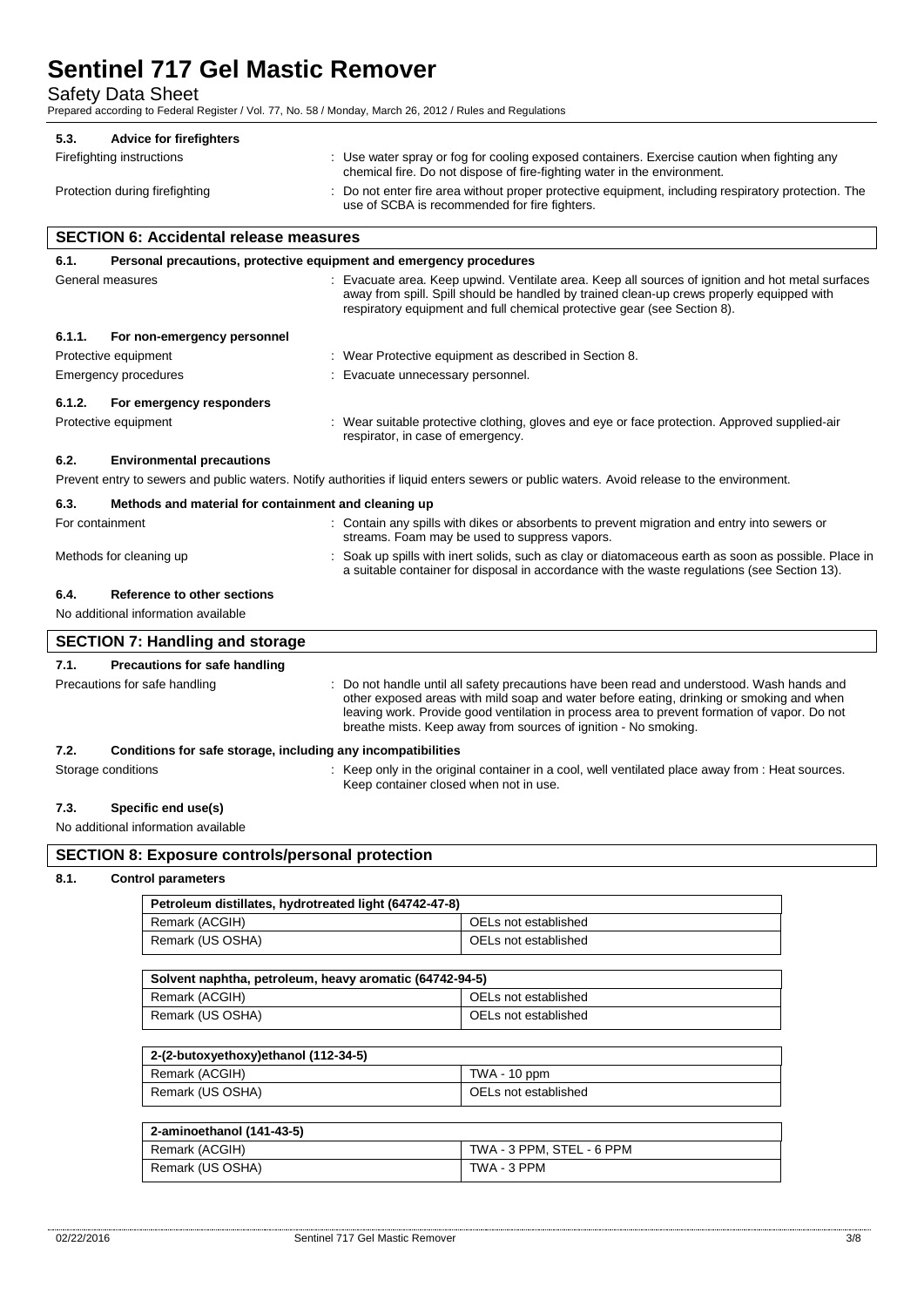## Safety Data Sheet

Prepared according to Federal Register / Vol. 77, No. 58 / Monday, March 26, 2012 / Rules and Regulations

| <b>Surfactant Blend (Proprietary)</b> |                      |
|---------------------------------------|----------------------|
| Remark (ACGIH)                        | OELs not established |
| Remark (US OSHA)                      | OELs not established |

| <b>Fragrance (Mixture)</b> |                      |
|----------------------------|----------------------|
| Remark (ACGIH)             | OELs not established |
| Remark (US OSHA)           | OELs not established |

### **8.2. Exposure controls**

Appropriate engineering controls : Ensure adequate ventilation, especially in confined areas. Mechanical ventilation may be necessary to contain air contaminants below the PEL or TLV.

Personal protective equipment : Gloves. Protective clothing. Protective goggles. Respiratory protection of the dependent type.



| Hand protection          | : Use gloves chemically resistant to this material when prolonged or repeated contact could occur.<br>Gloves should be classified under Standard EN 374 or ASTM F1296. Suggested glove materials<br>are: Natural rubber ("latex"), Neoprene, Nitrile/butadiene rubber, Polyethylene, Ethyl vinyl<br>alcohol laminate, PVC or vinyl. |
|--------------------------|-------------------------------------------------------------------------------------------------------------------------------------------------------------------------------------------------------------------------------------------------------------------------------------------------------------------------------------|
| Eye protection           | : Eye protection, including both chemical splash goggles and face shield, must be worn when<br>possibility exists for eye contact due to spraying liquid or airborne particles.                                                                                                                                                     |
| Skin and body protection | : It is suggested a source of clean water be available in the work area for flushing eyes and skin.<br>Impervious clothing should be worn as needed.                                                                                                                                                                                |
| Respiratory protection   | : An approved organic vapor respirator/supplied air or self-contained breathing apparatus must be<br>used when vapor concentration exceeds applicable exposure limits.                                                                                                                                                              |

### **SECTION 9: Physical and chemical properties**

|               | Respiratory protection                                | : An approved organic vapor respirator/supplied air or self-contained breathing apparatus must<br>used when vapor concentration exceeds applicable exposure limits. |     |
|---------------|-------------------------------------------------------|---------------------------------------------------------------------------------------------------------------------------------------------------------------------|-----|
|               | <b>SECTION 9: Physical and chemical properties</b>    |                                                                                                                                                                     |     |
| 9.1.          | Information on basic physical and chemical properties |                                                                                                                                                                     |     |
|               | Physical state                                        | : Viscous liquid                                                                                                                                                    |     |
| Appearance    |                                                       | Clear                                                                                                                                                               |     |
| Color         |                                                       | None                                                                                                                                                                |     |
| Odor          |                                                       | Citrus                                                                                                                                                              |     |
|               | Odor Threshold                                        | No data available                                                                                                                                                   |     |
| рH            |                                                       | Not applicable                                                                                                                                                      |     |
|               | Relative evaporation rate (butyl acetate=1)           | Slower than ether                                                                                                                                                   |     |
| Melting point |                                                       | No data available                                                                                                                                                   |     |
|               | Freezing point                                        | No data available                                                                                                                                                   |     |
| Boiling point |                                                       | 243°C (470 °F) Note: Minimum.                                                                                                                                       |     |
| Flash point   |                                                       | : 63 °C (145 °F) Note: Minimum. Method: PMCC                                                                                                                        |     |
|               | Self ignition temperature                             | : 216°C (421 °F) Note: Approximate.                                                                                                                                 |     |
|               | Decomposition temperature                             | No data available                                                                                                                                                   |     |
|               | Flammability (solid, gas)                             | No data available                                                                                                                                                   |     |
|               | Vapor pressure                                        | $:$ < 0.5 mm Hg at 68 °F                                                                                                                                            |     |
|               | Relative vapor density at 20 °C                       | Heavier than air.                                                                                                                                                   |     |
|               | Relative density                                      | No data available                                                                                                                                                   |     |
| Solubility    |                                                       | No data available                                                                                                                                                   |     |
| Log Pow       |                                                       | No data available                                                                                                                                                   |     |
| Log Kow       |                                                       | No data available                                                                                                                                                   |     |
|               | Viscosity, kinematic                                  | No data available                                                                                                                                                   |     |
|               | Viscosity, dynamic                                    | No data available                                                                                                                                                   |     |
|               | <b>Explosive properties</b>                           | No data available                                                                                                                                                   |     |
|               | Oxidizing properties                                  | No data available                                                                                                                                                   |     |
|               | <b>Explosive limits</b>                               | : No data available                                                                                                                                                 |     |
| 9.2.          | <b>Other information</b>                              |                                                                                                                                                                     |     |
| VOC content   |                                                       | : $< 15$ g/L                                                                                                                                                        |     |
|               |                                                       | *When determining VOC content in accordance with the requirements set forth by the Ozone<br>Transport Commission (OTC), effective 01-01-2009                        |     |
| 02/22/2016    |                                                       | Sentinel 717 Gel Mastic Remover                                                                                                                                     | 4/8 |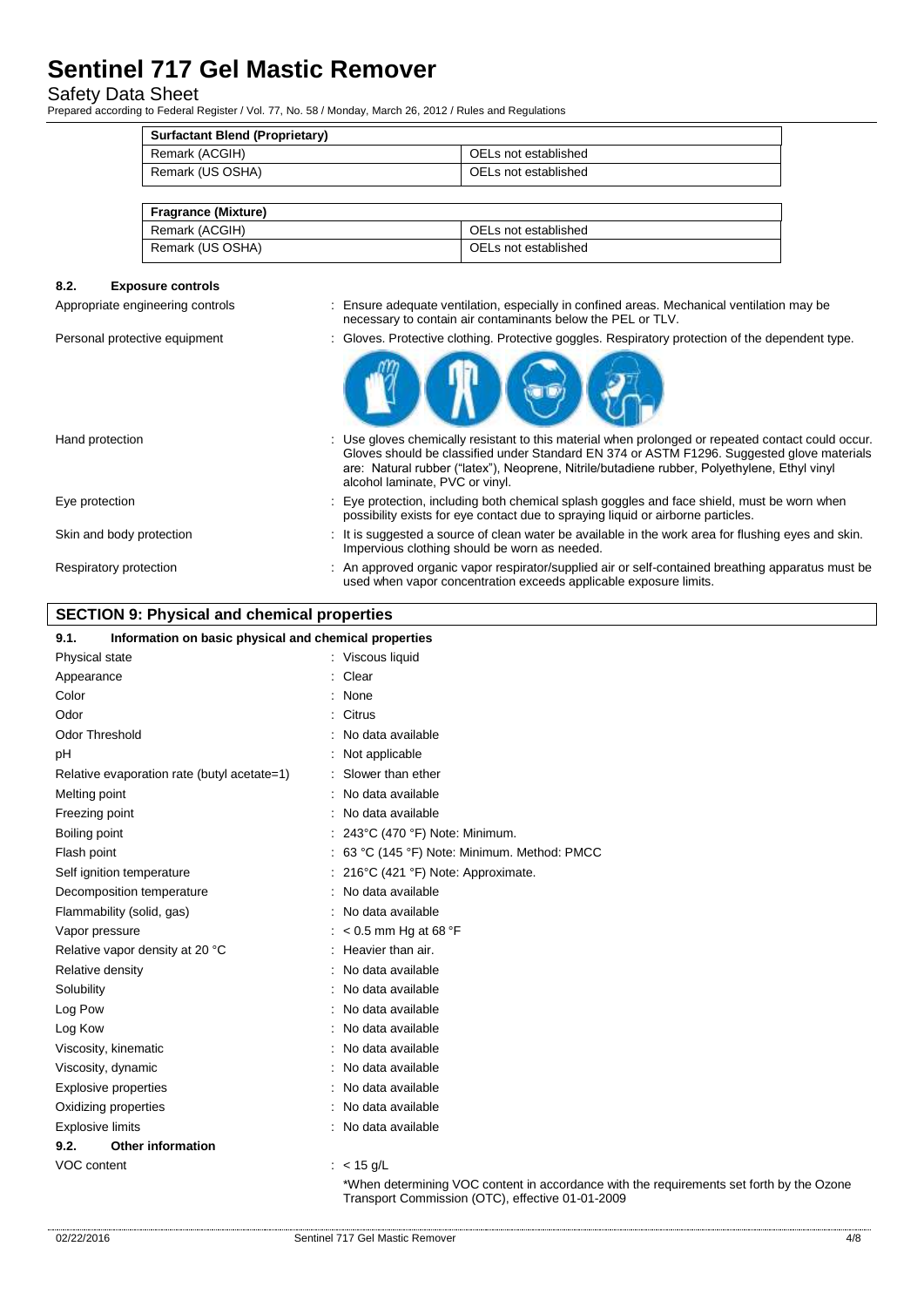Safety Data Sheet

Prepared according to Federal Register / Vol. 77, No. 58 / Monday, March 26, 2012 / Rules and Regulations

### **SECTION 10: Stability and reactivity**

### **10.1. Reactivity**

No dangerous reactions known under normal conditions of use.

#### **10.2. Chemical stability**

Stable under recommended handling and storage conditions (see section 7).

#### **10.3. Possibility of hazardous reactions**

None known.

#### **10.4. Conditions to avoid**

Sparks. Heat. Open flame.

#### **10.5. Incompatible materials**

Avoid contact with : Strong oxidizing agents.

#### **10.6. Hazardous decomposition products**

Thermal decomposition generates : Carbon oxides (CO, CO2).

## **SECTION 11: Toxicological information**

#### **11.1. Information on toxicological effects**

| Petroleum distillates, hydrotreated light (64742-47-8)  |                              |  |
|---------------------------------------------------------|------------------------------|--|
| LD50 oral rat                                           | $> 5000$ mg/kg               |  |
| LD50 dermal rabbit                                      | > 2000 mg/kg                 |  |
| LC50 inhalation rat (mg/l)                              | $> 5.2$ mg/l/4h              |  |
| Solvent naphtha, petroleum, heavy aromatic (64742-94-5) |                              |  |
| LD50 oral rat                                           | > 5000 mg/kg                 |  |
| LD50 dermal rabbit                                      | > 2000 mg/kg                 |  |
| LC50 inhalation rat (mg/l)                              | $> 590$ mg/m <sup>3</sup> 4h |  |
| 2-(2-butoxyethoxy)ethanol (112-34-5)                    |                              |  |
| LD50 oral rat                                           | > 4500 mg/kg                 |  |
| LD50 dermal rabbit                                      | > 2500 mg/kg                 |  |
| 2-aminoethanol (141-43-5)                               |                              |  |
| LD50 oral rat                                           | $> 1500$ mg/kg               |  |
| LD50 dermal rabbit                                      | > 1000 mg/kg                 |  |

#### **Surfactant Blend (Proprietary)** No data for mixture - information noted is the minimum within blend components.

| 02/22/2016                                            | Sentinel 717 Gel Mastic Remover                                                                                                                                                                                                                                                                                                                                                     | 5/8 |
|-------------------------------------------------------|-------------------------------------------------------------------------------------------------------------------------------------------------------------------------------------------------------------------------------------------------------------------------------------------------------------------------------------------------------------------------------------|-----|
| Symptoms/injuries after eye contact                   | Direct contact with the eyes is likely to be irritating. May cause burning, tearing or redness.                                                                                                                                                                                                                                                                                     |     |
| Symptoms/injuries after skin contact                  | Contact may cause irritation. Prolonged or repeated exposure to this material may cause<br>redness, burning, drying or cracking of the skin or dermatitis. Persons with pre-existing skin<br>disorders may be more susceptible to the effects of this material.                                                                                                                     |     |
| Symptoms/injuries after inhalation                    | Inhalation of excessive concentration of vapors or mists may cause irritation of the nose and<br>throat and signs of nervous system depression (e.g. drowsiness, dizziness, loss of<br>coordination and fatigue). Persons with impaired lung function or asthma-like conditions may<br>experience additional breathing difficulties due to the irritant properties of the material. |     |
| Aspiration hazard                                     | May be fatal if swallowed and enters airways.                                                                                                                                                                                                                                                                                                                                       |     |
| Specific target organ toxicity (repeated<br>exposure) | : Not classified                                                                                                                                                                                                                                                                                                                                                                    |     |
| Specific target organ toxicity (single exposure)      | : Category 3 - may cause drowsiness or dizziness.                                                                                                                                                                                                                                                                                                                                   |     |
| Reproductive toxicity                                 | Not classified                                                                                                                                                                                                                                                                                                                                                                      |     |
| Carcinogenicity                                       | Not classified                                                                                                                                                                                                                                                                                                                                                                      |     |
| Germ cell mutagenicity                                | Not classified                                                                                                                                                                                                                                                                                                                                                                      |     |
| Respiratory or skin sensitization                     | Skin sensitizer                                                                                                                                                                                                                                                                                                                                                                     |     |
| Serious eye damage/irritation                         | Eye Irritant Category 1                                                                                                                                                                                                                                                                                                                                                             |     |
| Skin corrosion/irritation                             | <b>Skin Irritant Category 1</b>                                                                                                                                                                                                                                                                                                                                                     |     |
| LD50 dermal rabbit                                    | > 2000 mg/kg                                                                                                                                                                                                                                                                                                                                                                        |     |
| LD50 oral rat                                         | > 1400 mg/kg                                                                                                                                                                                                                                                                                                                                                                        |     |
|                                                       |                                                                                                                                                                                                                                                                                                                                                                                     |     |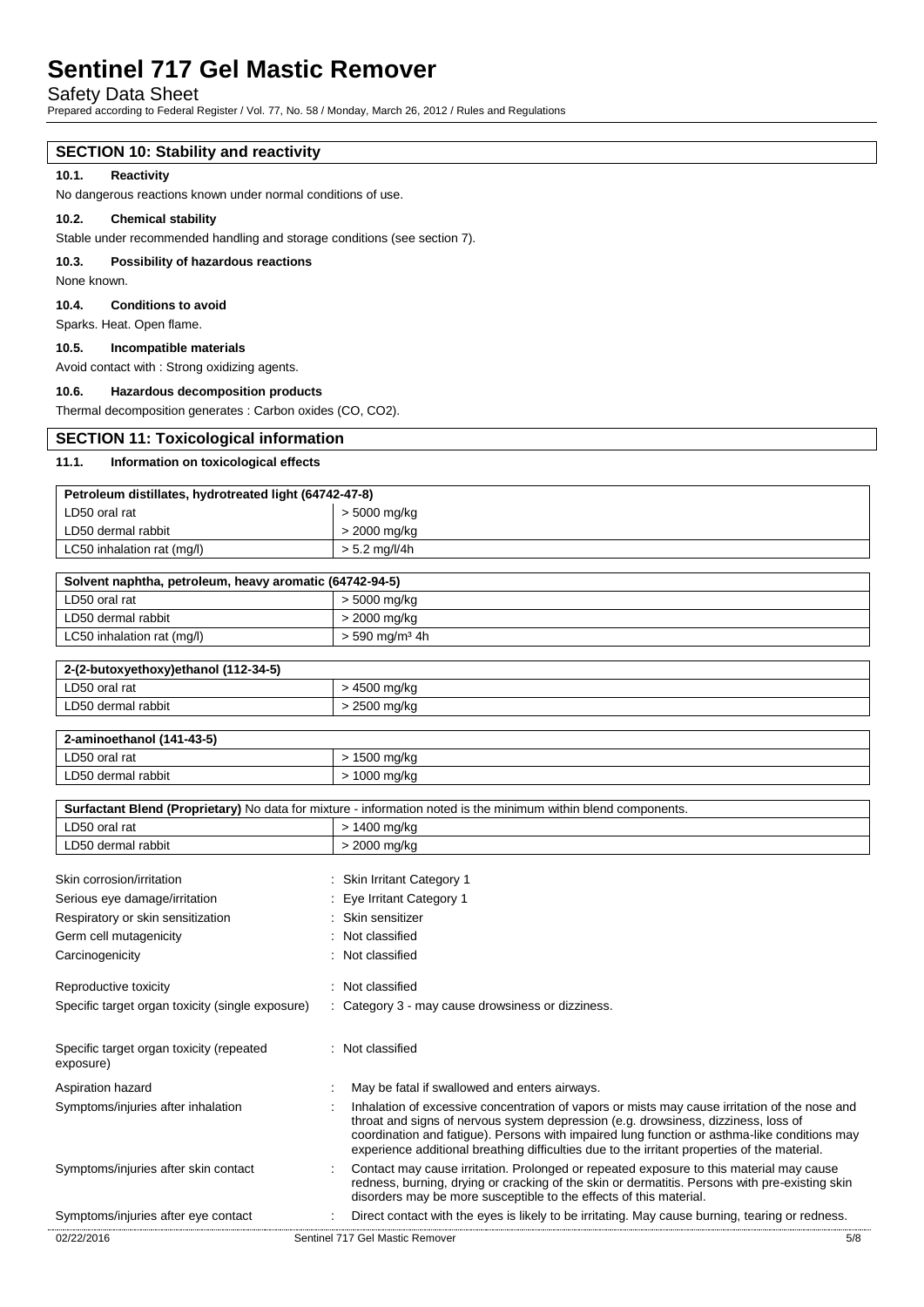Safety Data Sheet

Prepared according to Federal Register / Vol. 77, No. 58 / Monday, March 26, 2012 / Rules and Regulations

Symptoms/injuries after ingestion : This material causes irritation of the stomach and intestines and signs of nervous system depression. Acute exposure may result in narcosis, pulmonary edema and severe kidney and liver damage. Chronic symptoms : No data available. **SECTION 12: Ecological information 12.1. Toxicity** No additional information available **12.2. Persistence and degradability** No additional information available **12.3. Bioaccumulative potential** No additional information available **12.4. Mobility in soil** No additional information available **12.5. Other adverse effects** No additional information available **SECTION 13: Disposal considerations 13.1. Waste treatment methods** Waste treatment methods : Do not discharge to public wastewater systems without permit of pollution control authorities. No discharge to surface waters is allowed without an NPDES permit. Waste disposal recommendations : Dispose in a safe manner in accordance with local/national regulations. Do not allow the product to be released into the environment. **SECTION 14: Transport information** In accordance with DOT Transport document description : Cleaning Compound Department of Transportation (DOT) Hazard Classes : Not Regulated Other information : Not regulated in pkg. of less than 119 gal. **Transport by sea** No additional information available **Air transport** No additional information available In accordance with ADR / RID / IMDG / IATA / ADN **SECTION 15: Regulatory information 15.1. US Federal regulations Sentinel 717 Gel Mastic Remover**  SARA Section 311/312 Hazard Classes | Immediate (acute) health hazard Fire hazard **Petroleum distillates, hydrotreated light (64742-47-8)** Listed on the United States TSCA (Toxic Substances Control Act) inventory **Solvent naphtha, petroleum, heavy aromatic (64742-94-5)** Listed on the United States TSCA (Toxic Substances Control Act) inventory **2-(2-butoxyethoxy)ethanol (112-34-5)** Listed on the United States TSCA (Toxic Substances Control Act) inventory **2-aminoethanol (141-43-5)** Listed on the United States TSCA (Toxic Substances Control Act) inventory **Surfactant Blend (Proprietary)** Components Listed on the United States TSCA (Toxic Substances Control Act) inventory

### **15.2. International regulations**

#### **CANADA**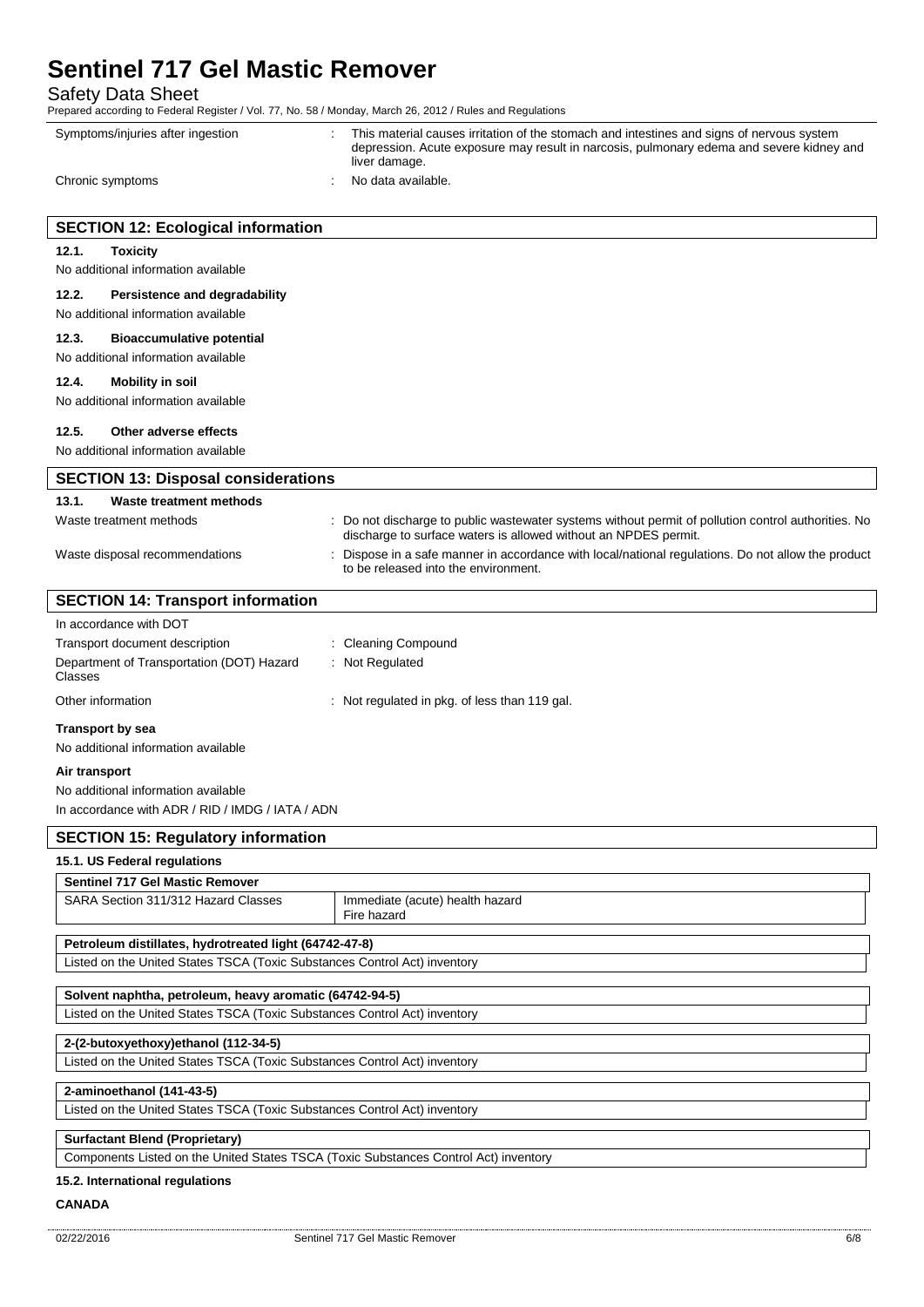## Safety Data Sheet

Prepared according to Federal Register / Vol. 77, No. 58 / Monday, March 26, 2012 / Rules and Regulations

| Petroleum distillates, hydrotreated light (64742-47-8)           |
|------------------------------------------------------------------|
| Listed on the Canadian DSL (Domestic Substances List) inventory. |
|                                                                  |
| Solvent naphtha, petroleum, heavy aromatic (64742-94-5)          |
| Listed on the Canadian DSL (Domestic Substances List) inventory. |
|                                                                  |
| 2-(2-butoxyethoxy)ethanol (112-34-5)                             |
| Listed on the Canadian DSL (Domestic Substances List) inventory. |

No additional information available

## **15.2.2. National regulations**

## **Petroleum distillates, hydrotreated light (64742-47-8)**

Listed on Inventory of Existing Chemical Substances (IECSC) Listed on the AICS (the Australian Inventory of Chemical Substances) Listed on the Japanese ENCS (Existing & New Chemicals Substances) inventory. Listed on the Korean ECL (Existing Chemical List) inventory.

| Solvent naphtha, petroleum, heavy aromatic (64742-94-5)                                                                                                                                                                                                                                                                                                           |  |
|-------------------------------------------------------------------------------------------------------------------------------------------------------------------------------------------------------------------------------------------------------------------------------------------------------------------------------------------------------------------|--|
| Listed on Inventory of Existing Chemical Substances (IECSC)<br>Listed on the AICS (the Australian Inventory of Chemical Substances)<br>Listed on the Japanese ENCS (Existing & New Chemicals Substances) inventory.<br>Listed on the Korean ECL (Existing Chemical List) inventory.                                                                               |  |
| 2-(2-butoxyethoxy)ethanol (112-34-5)                                                                                                                                                                                                                                                                                                                              |  |
| Listed on Inventory of Existing Chemical Substances (IECSC)<br>Listed on the AICS (the Australian Inventory of Chemical Substances)<br>Listed on the Japanese ENCS (Existing & New Chemicals Substances) inventory.<br>Listed on the Korean ECL (Existing Chemical List) inventory.<br>Listed on the Philippines CCS (Chemicals & Chemical Substances) inventory. |  |

### **15.3. US State regulations**

| Naphthalene (91-20-3)                                       |                                                                   |                                                                              |                                                                            |                                      |
|-------------------------------------------------------------|-------------------------------------------------------------------|------------------------------------------------------------------------------|----------------------------------------------------------------------------|--------------------------------------|
| U.S. - California -<br>Proposition 65 -<br>Carcinogens List | U.S. - California -<br>Proposition 65 -<br>Developmental Toxicity | U.S. - California -<br>Proposition 65 -<br>Reproductive Toxicity -<br>Female | U.S. - California -<br>Proposition 65 -<br>Reproductive Toxicity -<br>Male | No significance risk level<br>(NSRL) |
| Yes                                                         |                                                                   |                                                                              |                                                                            |                                      |

| Naphthalene (91-20-3) |  |
|-----------------------|--|
|-----------------------|--|

- U.S. Massachusetts Right To Know List
- U.S. New Jersey Right to Know Hazardous Substance List
- U.S. Pennsylvania RTK (Right to Know) Environmental Hazard List

## **SECTION 16: Other information**

| Indication of changes  | : Revision $1.0 - 2$ February 2016 - New SDS Created.                                                        |
|------------------------|--------------------------------------------------------------------------------------------------------------|
| Other information      | : Author. KAD                                                                                                |
| NFPA health hazard     | : 1 - Exposure could cause irritation but only minor residual<br>injury even if no treatment is given.       |
| NFPA fire hazard       | : 2 - Must be moderately heated or exposed to relatively high<br>temperature before ignition can occur.<br>0 |
| NFPA reactivity        | : 0 - Normally stable, even under fire exposure conditions,<br>and are not reactive with water.              |
| <b>HMIS III Rating</b> |                                                                                                              |
| Health                 | $\therefore$ 1                                                                                               |

| пеашт                      |                |
|----------------------------|----------------|
| Flammability               | $\therefore$ 2 |
| Physical                   | $\therefore$ 0 |
| <b>Personal Protection</b> | ÷Н             |
|                            |                |